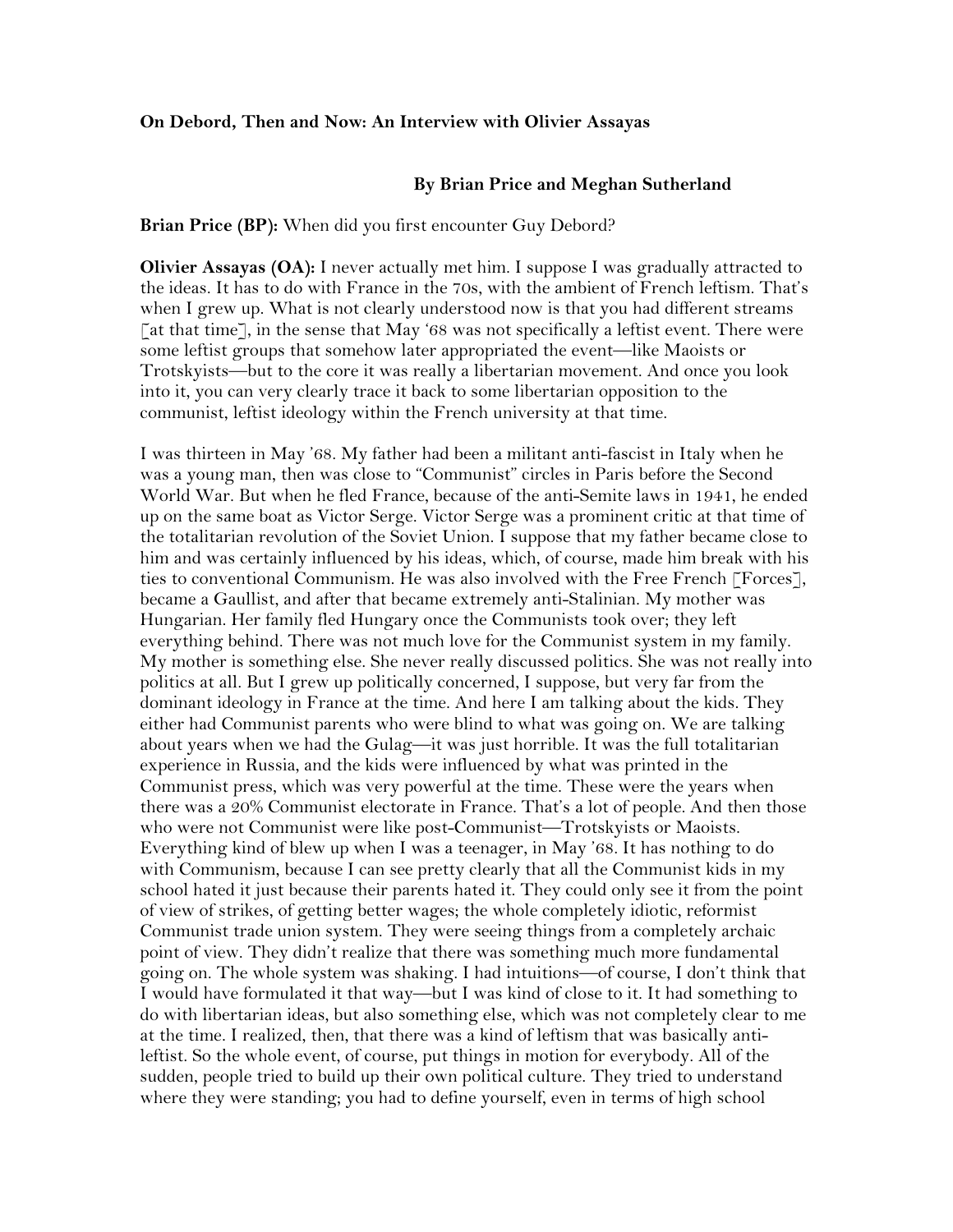politics. Thanks to the lucidity of my father, I just never got into Communism, but still I felt very much connected to the revolutionary aspect of what was going on. I got more into trying to make sense of what I thought and how I related to what was going on.

The earliest thing that connected me to the ideas of the Situationist Internationale was the anti-Maoist writings published by René Viénet, published in his Bibliotheque Asiatique collection. He's an interesting character. He was a Sinologist as a very young man. He started publishing writing that described the totalitarianism of the Chinese Communist system and described the reality of what had been going on during the Cultural Revolution, which of course, was absolute anathema in France at the time. Specifically the books of Simon Leys, *Les habits neufs du Président Mao* [*The Chairman's New Clothes: Mao and the Cultural Revolution]* and *Ombres chinoises* [*Chinese Shadows*]*.* The leftists were okay to denounce Russian Communism to some extent, but only very carefully. It's not like you could go to some leftist meeting with *The Gulag Archipelago* in your pocket. No way. Discussing China…this is period when you had the films of Antonioni. Antonioni was traveling in China and was filming whatever the Chinese Communists allowed him to see. Naïve western travelers. You also had movies by people like Joris Ivens. There were idyllic notions that Russia was wrong, but China was right. But the horror of it was that when you read about what was going on, it was even worse than what had been going on in Russia in the Stalinist era.

I was reading George Orwell at that time, *Homage to Catalonia*. A book like *Homage to Catalonia,* somehow, made me understand politics. *Homage to Catalonia* is about how Russian politicians manipulated the Spanish Revolution and how the libertarians resisted —which is slightly more complex because the P.O.U.M were not, strictly speaking, libertarians; they were anti-Stalinist Marxists, with a libertarian aspect. Orwell describes how they were eliminated by the Spanish Communists and how that led to the demise of the Spanish Republic. Orwell describes that so beautifully, so perfectly. The combination of my formative years, reading a lot of Orwell, and reading the anti-Maoist sinology published by Viénet led me to an interest modern cultural radical leftism that was much more connected with the present, with what was going on, with what I sensed was happening. And it was the reading of Viénet that led me to Debord. Viénet is very much a minor offshoot of Debord; ultimately, his anti-Maoist sinology is based on Debord's own writing, which I only discovered later, because a few years before that he had published "*La point d'explosion de l'ideologie en Chine*," [The Explosion Point of Ideology in China<sup>-</sup> which is ultimately the founding essay on the subject.

#### BP: Had you seen Viénet's films?

OA: Yes. I had no idea of the theory of *détournement* that was behind it. I had no idea where they were coming from, but I just loved them. I saw *La Dialectique peut-elle casser des briques*? [*Can Dialectics Break Bricks?]* Later, I saw *Chinois, encore un effort pour être révolutionnaires* [*China, Another Effort to be Revoultionaries*]*,* which is pretty good, actually, and then *Mao par lui-même [Mao by Himself*] . They're very interesting.

BP: Where did you see them?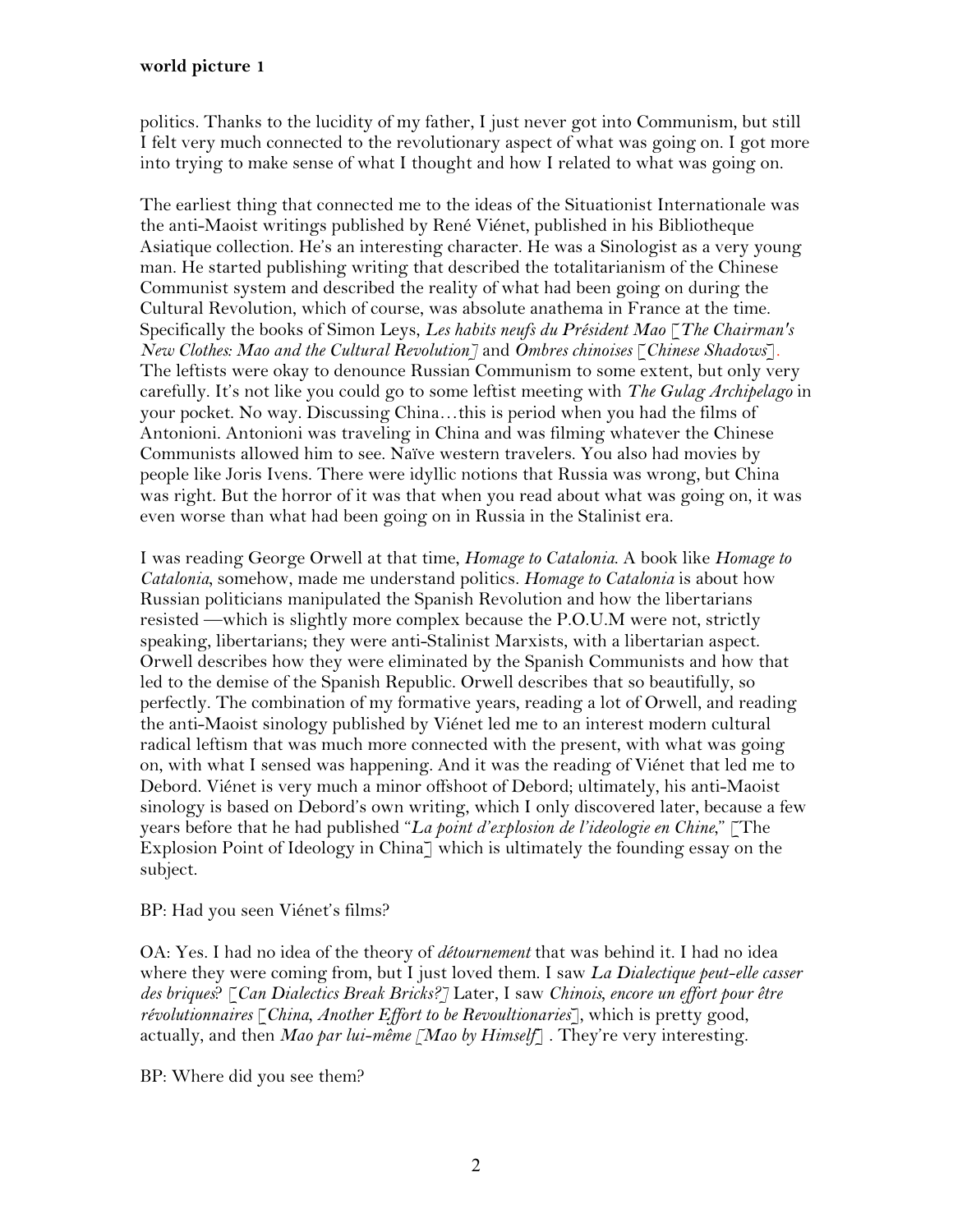OA: They had mainstream runs, in art house cinemas. As you know, in France, there's not such a strict border between the art house circuit and the mainstream. These were movies that were shown in the Quartier Latin, in the same circuit where you would see the films of the Nouvelle Vague. And they were fairly successful. You could see them. That, of course, led me to read *La Société du spectacle* [*The Society of the Spectacle*]. That's also around when the movie *La Société du spectacle* was released. I think it was 1972 or 73. I didn't understand most of it, I suppose, but it embodied the spirit of the time. I just so clearly connected with it. I had dragged my father to see it. I remember walking out of the theater with my father. My father was interested, but had no idea what it was about.

BP: Could you see at the beginning of your career the ways in which Debord, as both a filmmaker and writer, had affected your work?

OA: It influenced me intellectually. Artistically also, but a few years later—we're talking 1981. *In girum imus nocte et consumimur igni* [*We Spin Around the Night Consumed by the Fire*] was released at that time and I had read over and over the re-edition of the Situationist International booklets. Debord published his *Oeuvres cinématographiques completes* [*Collected Cinematographic Works*] in 1980, I think, and then I read it. I had not seen the short films. No one had seen them. I had no idea—even remotely—what they looked like. I had read them and I loved them. And at the end, there was a text with a description of the new film. So basically, when it opened, I had already read the whole texts a couple of times. And when I saw the film, for me it was simply one of the meaningful modern works of art I had come across, at any level.

MS: It strikes me that you read these films before you saw them. You generally make narrative films, while the Situationists made a very different sort. Did you start out wanting to adapt these kinds of ideas to narrative cinema? Or did you think of making other kinds of films with them first?

OA: It's complicated to make sense of. It's a long and complex process. I first wanted to be a painter, so I started painting—between the ages of fifteen and twenty-five. Really, painting was at the center of my life. But I knew I wanted to become a filmmaker. At that time, I thought I could be both. Most of my painting was abstract and I suppose that in the back of my mind there was a notion that abstraction was for painting and movies were about characters and representing the world as it is, or something like that. But also, when I was twenty-one or twenty-two, when I realized that I could not do both things, I had a crisis. I kept on painting for years. But when I was twenty-one, twenty-two, it just became difficult to deal with both things on the same level and at the same time. And also, I had trouble with painting because I felt too alone. I just couldn't handle, at that age, being alone in my studio, drawing, painting. And it's completely addictive. You start working sometime in the afternoon and all of a sudden it's dawn and you haven't realized it. I was living in the countryside. My father had a house in the countryside. I was cut off from other kids and I thought that painting was cutting me off even more. So, I suppose it was at that point that filmmaking meant running away from abstraction, dealing with real, tangible things—establishing a relation with the real world and not just with ideas and abstraction, even poetic abstractions.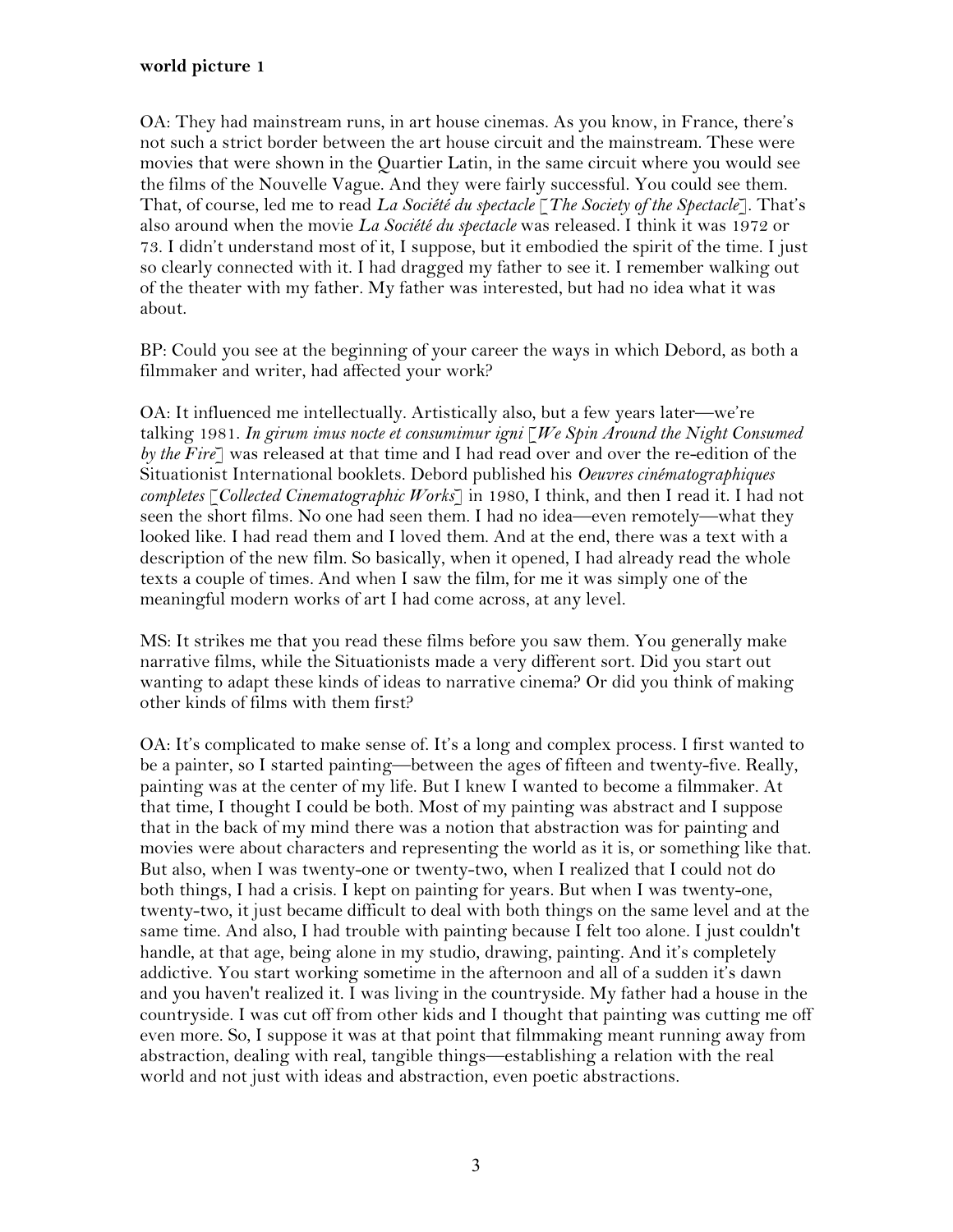Also, to me, the work of Debord was extremely intimidating. Suddenly, it's like you have the work of a genius in front of you and you're very young. You're not going to have the notion to emulate it. It's just something that strikes you. But you want to do something else. It's like all major works of art. They just encourage you to find your own way. It gives you the notion that someone has found his own way and has gone that incredibly far on his own way. So, it's up to you at some point to define your own path and go as far as you can on that path. It's always the relationship I had with artists that I admired: Guy Debord, Robert Bresson. I never tried to imitate Bresson; I never tried to imitate Tarkovsky, even though I worship them as filmmakers. So I suppose it also has to do with my experience of independent cinema—when I started questioning the notion of making film. I knew I wanted to be a filmmaker but I had no idea how you became a filmmaker. I had no idea what was going on really in terms of films. For instance, I worked for *Cahiers du cinéma*. I started writing for *Cahiers du cinéma* in 1980. At the time Serge Daney and Serge Toubiana had seen my first short film. They said "We want a younger writer, we want to change the magazine," blah, blah, blah". And then I went to the newsstand and I bought *Cahiers du cinéma* just so I could know what they were talking about.

BP: It's interesting that you started writing for *Cahiers* during Daney's time and that you felt conflicted about being both a painter and a filmmaker but not a filmmaker and a writer, especially in this more politicized moment of the journal.

OA: Yeah, yeah, yeah. Totally—it's something that just happened. To put it as simply as I can, when I decided to make films, I understood that the one thing that was missing was writing. Pretty fast, I understood that to make movies with any kind of control over what I was doing, I had to have some kind of mastery of the written form. I would have to write screenplays. I would have to write dialogues that would make sense and that could be formulated by actors and I could not imagine being the kind of filmmaker that directed someone else's screenplay. To me, that is not what art is about. Basically, I had learned what art was about when I was alone in my room with my box of colors. And I knew that process: you have the box of color, you have the canvas, and it's just you in the middle. And that's what art is about. So I could not imagine somebody else holding the box of colors or holding the brush or whatever. I knew I had to learn how to write. It was a very conscious process. I started taking notes, saying okay, this is my diary. I am going to write here every day. Then, it was really a stroke of luck that I meant Daney and Toubiana at the time because they gave me the opportunity to learn how to write by actually making it some kind of job. It was not paid like a serious job, but it's kind of a serious job.

BP: Did Debord ever come up at the *Cahiers* offices at that time?

OA: No, not at all—not at all. It's one of the reasons I had not read *Cahiers du cinéma* before, because to me they were boring, post-post Leftist, post-Stalinian. I had absolutely no intellectual affinity with them. How could I? They were translating things from Maoist publications. I opened the magazine and it just freaked me out. Jean Narboni is the nicest guy and a very smart man. But at that time he would write editorials discussing the cultural issues addressed by the leader of the French Communist Party, who was a real creep. Why are they wasting their time talking about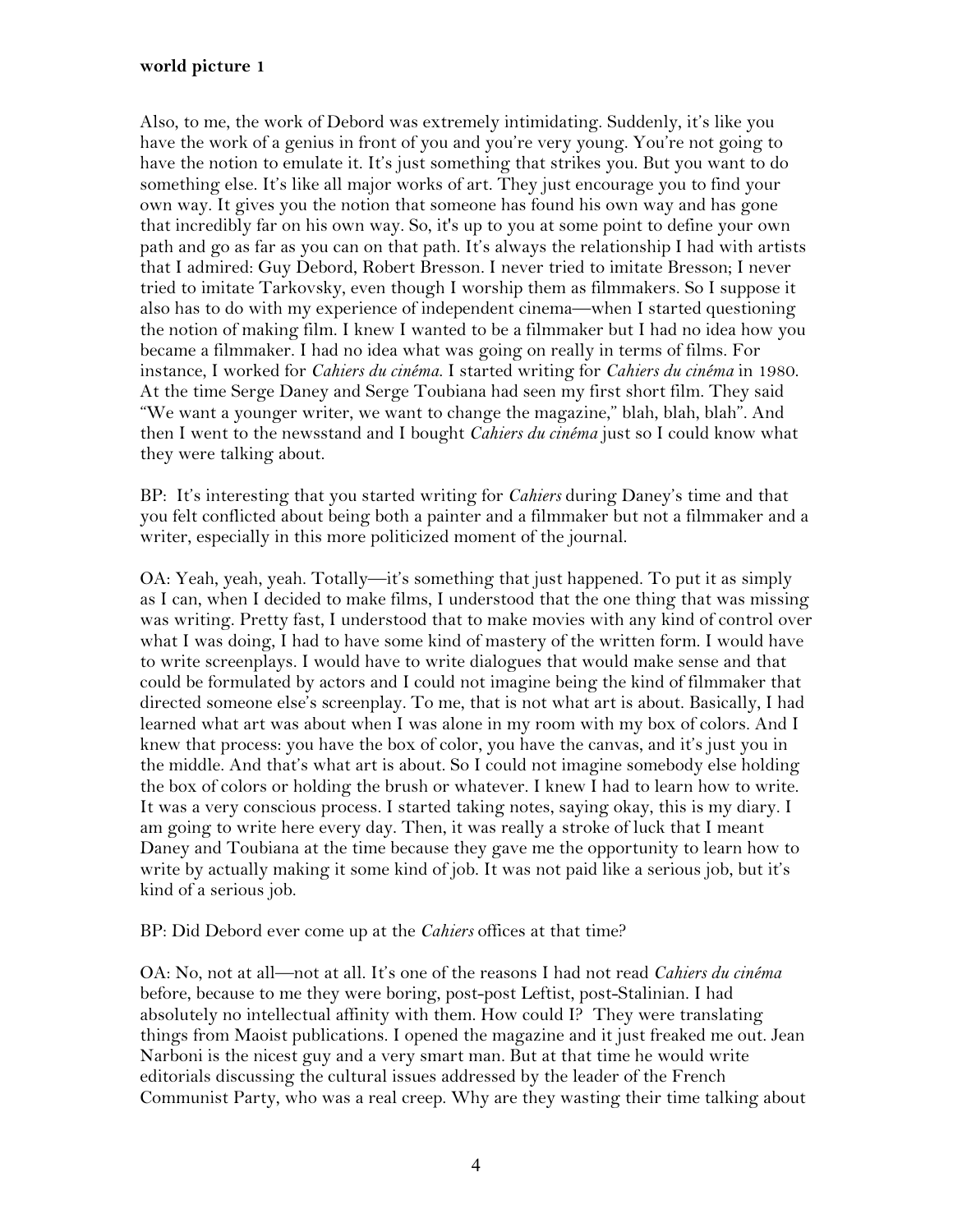this bullshit? They were publishing pieces by Pascal Bonitzer saying that *Le Maman et la putain* [*The Mother and the Whore*] was a perfect example of petit bourgeois individualism, or whatever. Junk! Junk! Just to go back a little. It's also one of the reasons that when I first started to go into making films I didn't go into abstraction, because I felt that abstraction in cinema was mostly Godardian. Everything around was half-baked Godardism, in one way or another. It became artistically and culturally suffocating. Somehow, the one thing that had been happening in those years, punk rock—The Clash, The Sex Pistols—gave you the notion that you just pick up whatever tools and make something on your own and just get rid of the past. In that sense, I felt that cinema hadn't had its punk rock revolution. That French film culture was too much what I thought I had left behind via the punk rock event. The only way to be radical in cinema at the time was not to be abstract. It was by being figurative. It was by saying fuck you: I'm going to make a real movie with real characters, a real story, and ultimately I can say things through that medium that are stronger than whatever you are not even trying anymore to deal with.

BP: So often, punk rock of that period is only ever thought of in terms of its nihilism, but you're really talking about its intense creativity, independence and world-making.

OA: Of course, of course! Music had become inconsistent. It had all been about virtuoso playing and art rock—bloated, empty and devoid of relevance. Then all of the sudden you had guys playing two-minute songs about guys on the dole, or just rebelling. You had the feeling of not being lost in the failures of 60s politics. What had started in May '68—hope to change the world, hope of the revolution coming—had come to an end, had become an empty shell. But these guys revived the very notion of facing society and expressing themselves in a way that is relevant, radical. It's like within Hong Kong cinema when you had all those period pieces, all those sword play movies. All of a sudden you have Bruce Lee in the street fighting it out. It's vital. When you're very young, that's what you go for, because it is what's going to drag you wherever you're going.

MS: It's interesting that you emphasize the figurative aspect of narrative, especially in relation to punk and everyday experience, because your films often deal with the abstraction of power in politics. In some ways, they seem to suggest that political relationships are abstract enough, especially as they are lived by the figures on that landscape. *Clean* is a about very personal things happening to someone who is also caught up in the abstractions of globalization.

OA: Of course. My vision of politics is informed by Guy Debord. Ultimately, what Debord says is that the reality of oppression—of the power within modern society—is invisible and unformulated. It's a way of understanding the world and not putting politics where movies usually put them. Like some kind of class struggle, which still exists to extremely brutal levels, of course. But the reality of the oppression is not there. That's the visible side of it. The deeper truth of it is invisible and has nothing to do with everyday phenomena. The issue of politics—meaning politics in art—is a way of understanding the subtext of society. It's about having real life characters having to deal with those invisible forces and being determined by them.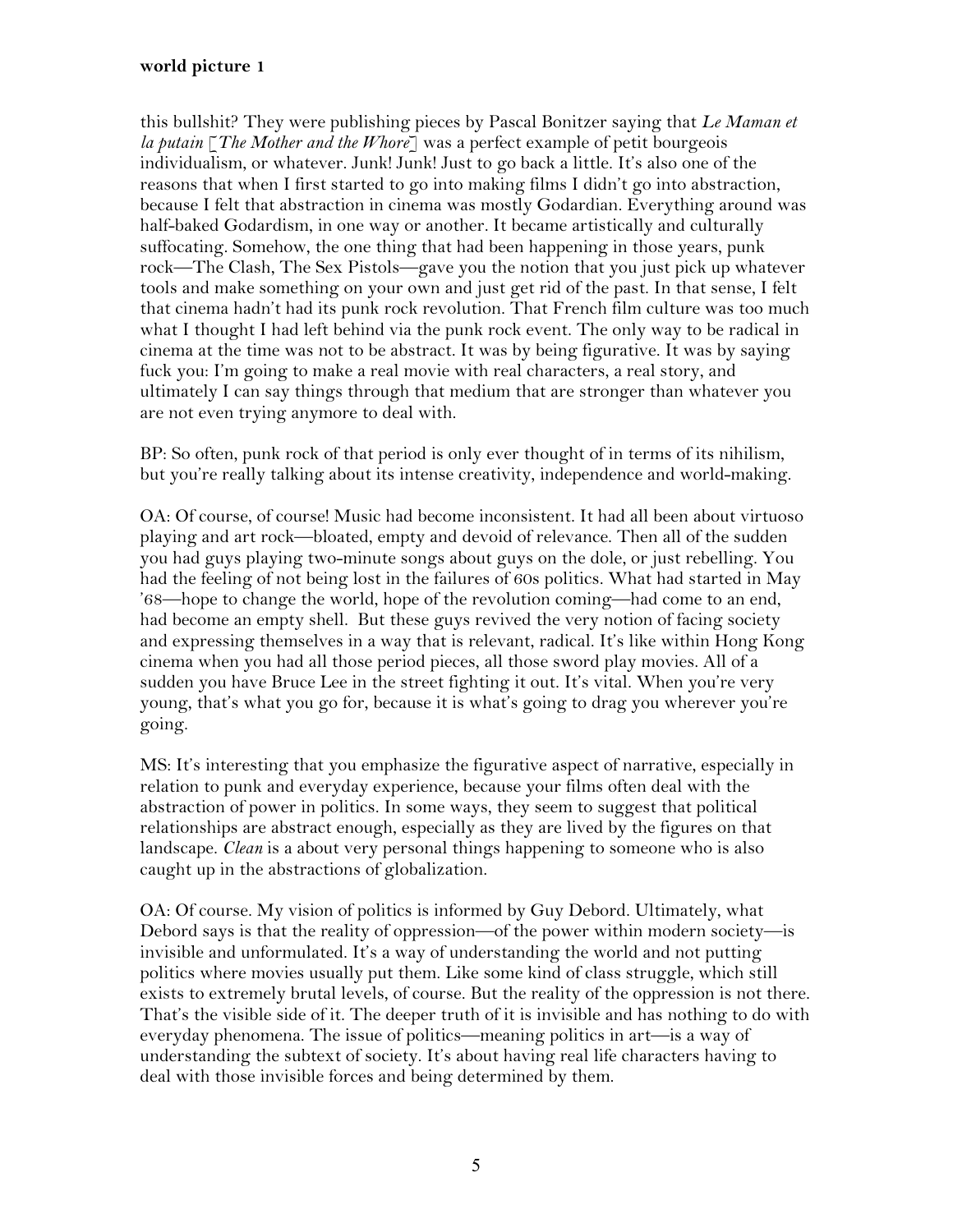BP: One of the ways in which I see the politics of abstraction in your work is through the creation of a kind of global *dérive*, the way in which your characters drift seamlessly from country to country. They seem to enact a kind of psychogeography.

OA: Yes, yes, yes. It's very interesting that you would say that because the one thing that has had the most influence on me, in terms of Situationist ideas, is very much the notion of the *dérive*—*dérive* within the city, *dérive* within the modern world. It has to do with the way we travel. We move from continent to continent, from city to city, and town to town. This poetic relationship to your surroundings and your trajectory in the modern world is a text that has its own meaning, including in the sense of Walter Benjamin—because it all goes back to that for me, to the *Passages*. In my last few films, I have been looking for some kind of modern version—some notion of a contemporary psychogeography. And I suppose that unconsciously this is what was happening when I was making my first film, *Désordre* [*Disorder*]. Basically, *Désordre* starts in the suburbs of Paris, moves to the center of Paris, then moves to London, then moves to New York.

BP: Along the same lines, the structures of your recent films always strike me as very complex responses to globalization. They neither wholly condemn nor celebrate it. There's also an important sense of cosmopolitanism there, especially in terms of hospitality.

OA: As always, it has to do with the way you use words. One way you can use the word globalization is to say that the world has become unified. The world has become unified and that's a good and a bad thing. It's a bad thing in the sense that it is erasing cultural differences and it is creating populations that have to conform to codes that are alien to them. It destroys the very soul of some cultures. Ultimately, this culture is what Debord called the spectacle. It is a completely alienated, modern form that is taking over without anybody specifically wanting it. It is just happening. Everyone is staring helplessly and just watching it happen, figuring it is happening to others, or something. It is the primitive discourse of the commodity, ultimately—when the whole world becomes hostage to the circulation of commodities. And as always, it is visible in tiny things. When you are traveling and you go to some place in the world, you get to an airport, and from the airport you take a cab, and that taxi takes you to a hotel and at your hotel you sit in your room and turn on the TV. Someone then comes and picks you up, because you have an appointment with someone in an office somewhere. You've been there two days and you never see anything remotely connected to what the country is about, what the country has been about. You have been traveling but you stay in just one place. But the reality is that most of the reality there is gone. Whatever was real there has been neutralized. Whatever is happening is what has been happening on your drive from the airport to the hotel. It's not that you've been missing reality. You've been at the core of reality and it's horrible. That's one side of it.

The other side of it is that it's easier; there is more opportunity for travel, more opportunity for dialogue between cultures and between individuals. It's faster. You write books, you make movies, and it all travels at the speed of light. If you want to write something you can just put it on the internet and it's instantly there and all over the place. All of that is exciting. All that is interesting. And also the communication between all of that is a subject in itself that few artists deal with. One of the reasons I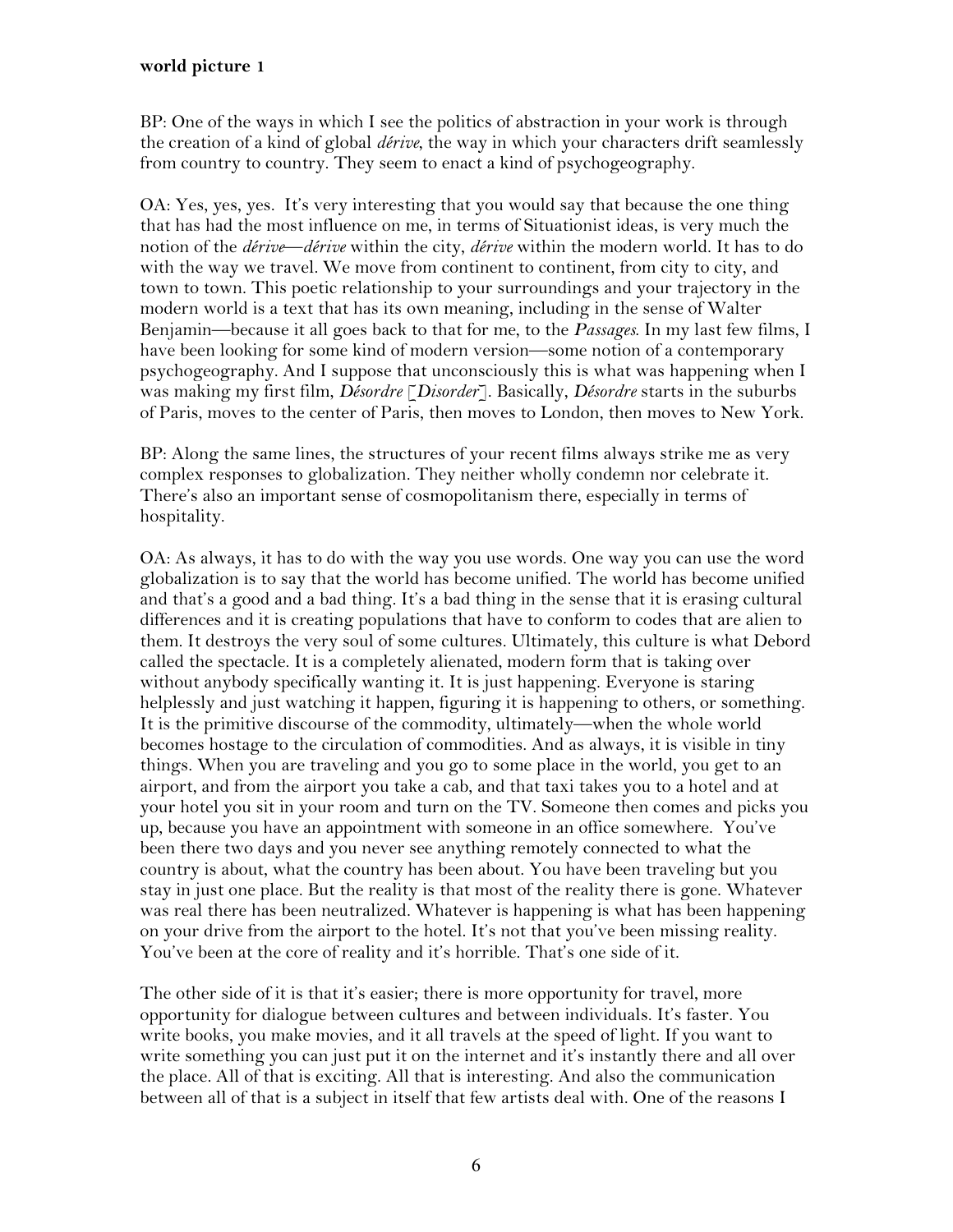have been dealing with that is because is no one else has. There are many great filmmakers in France, but they are just not interested in that. One of the reasons that I have been making international movies is because I think that I have found a space in terms of narration and what the world is today. The globalization of communication is interesting as long as there is not just a uniformity of individuals.

 MS: I'm curious: In the context of this discussion of globalization, and also your discussion of the libertarian strains of May '68 and its contradictions, how do you see the political situation in France today, where the gradual rise of liberalism in general has also meant the rise of globalization?

OA: To me, the main issue is the clumsiness of radical thought in France today. It's lost all connection to the modern world. France is stuck on old ideas and has a very poor notion of geopolitics. So, you have this absolutely depressing landscape of some kind of modernist liberalism (in French *liberalisme* is more akin to neo-conservatism and free trade economics) that appropriates anything that is modern. And you have a completely decomposed left or leftism, completely glued to old values, old notions, old issues. Let me give you an example. I could not believe my eyes when I was going through *Cahiers du cinéma* recently. And there is this piece about this interesting movie, *The Lives of Others*. The problem they [*Cahiers du cinéma*] have is that the film is anti-Communist. It is dealing with the Stasi, which is a post-Gestapo system. Yeah, sure, it's kind of anticommunism—depending on how you use the word—where you put the notion of communism! The depressing thing is that the radical movement in France is incredibly conservative. I can't even answer your question. It's just so sad. Anything that was modern in French political thought is gone. It's gone. You have people who are influenced by Pierre Bourdieu. Pierre Bourdieu was a very interesting sociologist, but in terms of politics it's extremely limited. Baudrillard was interesting also, even if I think that ultimately he was just a caricature of Debord. And then I am trying to think of anyone else who would have any kind of influence that would be meaningful, and I can't think of a name.

BP: What about Badiou? He's had an enormous influence on political thought, at least in the States.

OA: I suppose that he' s more visible in the states than here.

MS: Maybe so [laughs].

OA: Here, I would not say that he has had any serious influence. Certainly not on me!  $\lceil$ laughs $\lceil$ 

BP: It seems to me that one of the things we might say about contemporary French philosophy is that politics and philosophy have become separated and also that art, philosophy, and politics have moved away from one another.

OA: Yes, yes, yes, of course. Which is a disaster! They have not moved apart, though. People think that they have, but they never do. It's always politics, art, and philosophy together. If you think that they are separated, it is just bad philosophy, bad art, and bad